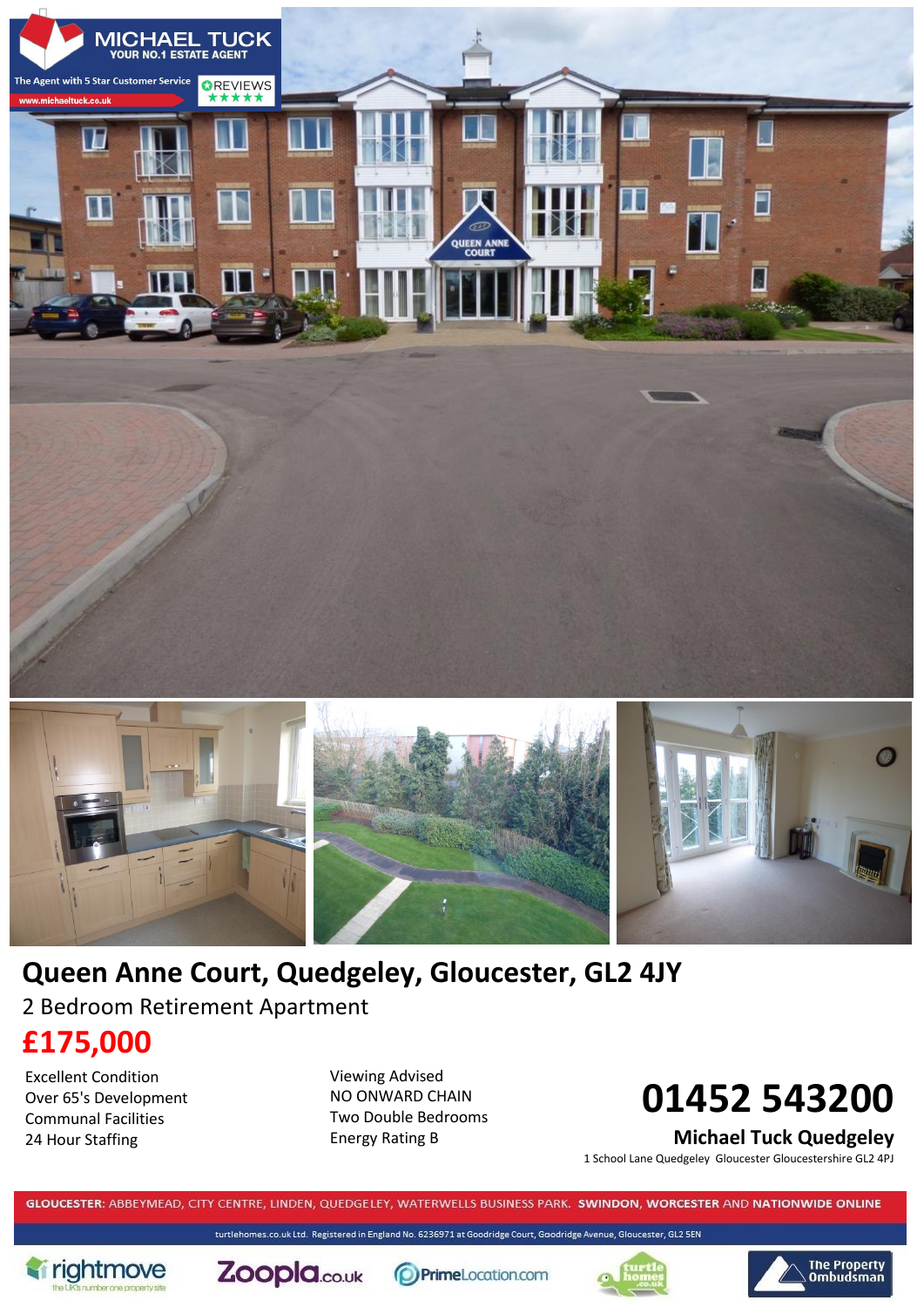

#### **Communal Entrance** 0' 0" x 0' 0" (0.00m x 0.00m)

Both lift and stairs to first floor, radiators, emergency pull cords, door to property:

#### **Entrance hallway**

Storage cupboard that also houses the fuse box, second storage cupboard with slatted shelving, radiator, power points and doors to;

#### **Lounge** 17' 3'' x 12' 3'' (5.25m x 3.73m)

UPVC double glazed windows and french doors with 'juliet' balcony to rear aspect, electric feature fireplace, wall lights, radiator, emergency pull cord, power points, telephone point, television point and door to;

#### **Kitchen** 11' 8" x 8' 0" (3.55m x 2.44m)

UPVC double glazed window with electric opener to front aspect, range of matching wall and base level storage units with rolled edge work surface over, integrated cooker and 4 ring electric hob with integrated extractor over, integrated fridge freezer, one and a half bowl stainless steel sink and drainer unit with mixer tap, tiled splash backs, space for washing machine, wall mounted 'worcester' boiler, radiator, emergency pull cord, power points and space for small table and chairs.

#### **Bathroom** 11' 0'' x 8' 2'' (3.35m x 2.49m)

White suite comprising of low level WC, hand wash basin and pedestal, panelled bath with mixer tap, tiled walk in shower cubicle, radiator, emegency pull cord, spot light and extractor fan.

#### **Bedroom 1** 14' 8'' x 10' 6'' (4.47m x 3.20m)

UPVC double glazed window to front aspect, built in wardrobe with sliding mirrored doors, radiator, emergency pull cord, power points and television point;

#### **Bedroom 2** 14' 10'' x 8' 11'' (4.52m x 2.72m)

UPVC double glazed window to front aspect, radiator, emergency pull cord, power point and telephone point.

#### **Cloakroom**

Modern white suite comprising of low level WC, hand wash basin and pedestal, part tiles walls, extractor fan and emergency pull cord.

#### **Tenure**

Leasehold

#### **Lease**

125 years from 1st January 2009

#### **Monthly Service Charge**

As of 1st April 2015 - March 2016 - £437.84 including use of communal facilities, window cleaning, cleaner for one and a half hour per week, cleaning of communal areas, tending to communal gardens.